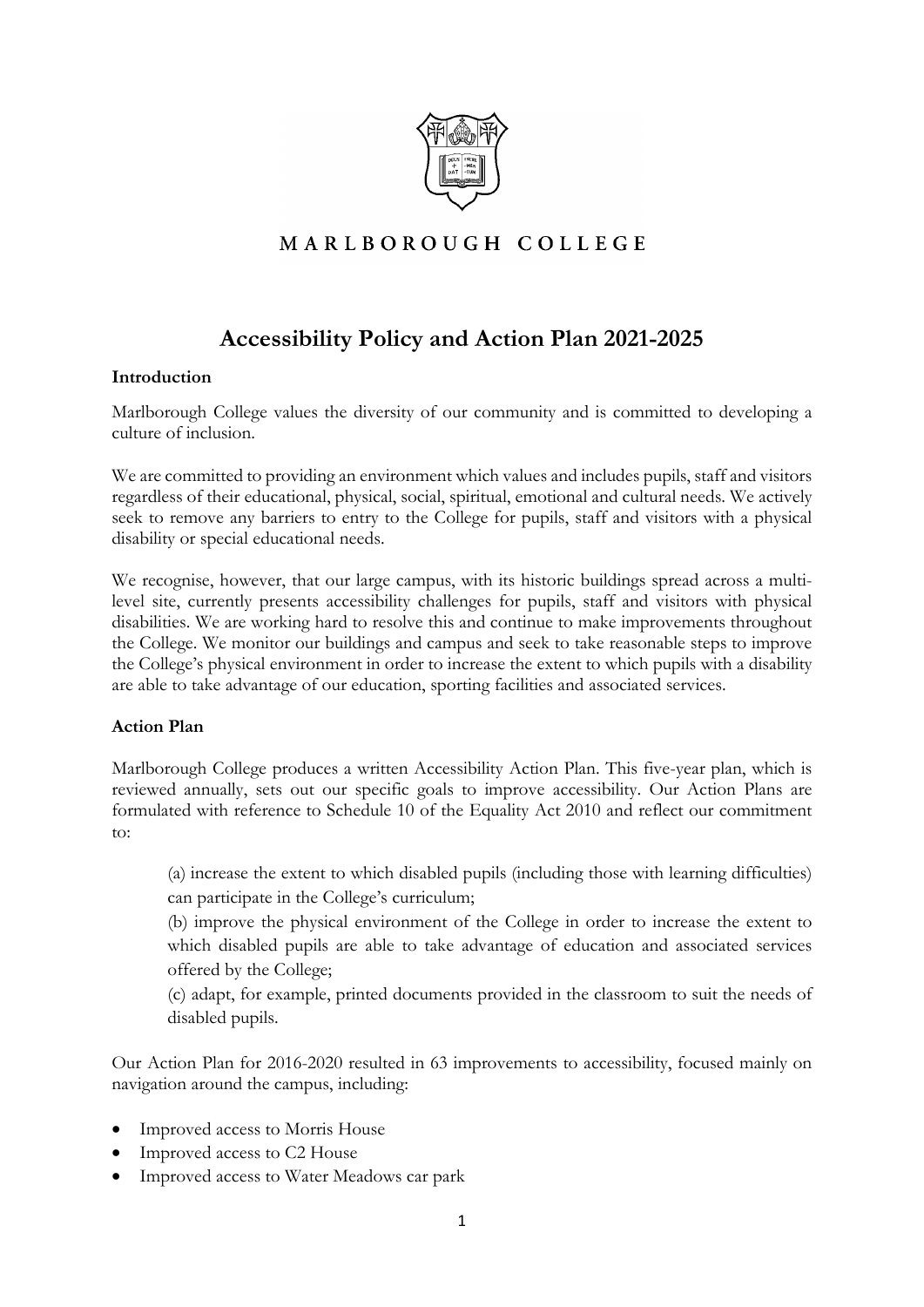- Concrete footpath to lake area
- Resurface of footpath through The Wilderness
- Re-cast steps and installation of handrail for Morris House
- Improved access to Sanatorium/Medical Centre
- Dropped kerbs and access ramps in a number of locations across the College
- Provision of a pedestrian traffic light crossing, including barriers and tactile paving to each side of the road at the entrance to the College

Our Action Plan for 2021-2025 will continue to seek to make improvements to accessibility throughout the College's buildings and across its extensive campus. All new buildings will comply with the Equality Act 2010, and all refurbishments of existing buildings will, as far as practicable, be adapted to accommodate pupils, staff and visitors with a disability.

An external audit of physical accessibility across the campus, with a particular focus on internal adjustments to existing buildings, will be conducted in the 2021/22 Michaelmas Term. The recommendations from this audit will be added to the list of planned improvements to the physical environment in our Action Plan for 2021-2025.

We are also committed to increasing the extent to which the disabled and those with special educational needs can participate in the school curriculum and to improving the provision of information to the disabled as outlined in sections 3(2)(a) and (c) Schedule 10 of the Equality Act 2010. This aspect of our Accessibility Policy and Action Plan falls under the jurisdiction of the Head of Learning Support. The new objectives for our 2021-2025 Accessibility Action Plan are currently being developed and will be incorporated into our Plan in the 2021/22 Michaelmas Term.

We expect to publish our complete Action Plan for 2021-2025, setting out our ambitions to improve accessibility across the College, once it has been approved by Council in December 2021.

### **Equality, Diversity and Disability**

Marlborough College will continue to work to ensure that all applicants for admission to the College are treated equally. Applicants, and existing pupils, with a disability or special educational needs are valued and will not be discriminated against.

Although the College is working towards improving accessibility throughout its campus, we recognise that we currently have limited facilities for the disabled. We will, however, do all that is reasonable to meet our commitment to supporting diversity and inclusion, and to comply with our legal responsibilities under the Equality Act 2010, by accommodating the needs of applicants and existing pupils with disabilities through the provision of reasonable adjustments based on the information provided to the College by the applicant's parents.

### **Admissions**

Parents of a child who has any disability or special educational needs should provide the College with full details on enrolment using the Learning Difficulties and Disability (SEND) form. This is attached to the SEND Code of Practice Policy as Appendix A. The College needs to be aware of any particular requirements which may affect a child's ability to participate in the admissions procedure and to take full advantage of the education provided at the College. The purpose of obtaining this information is to allow the College to consider any adjustments it might need to make.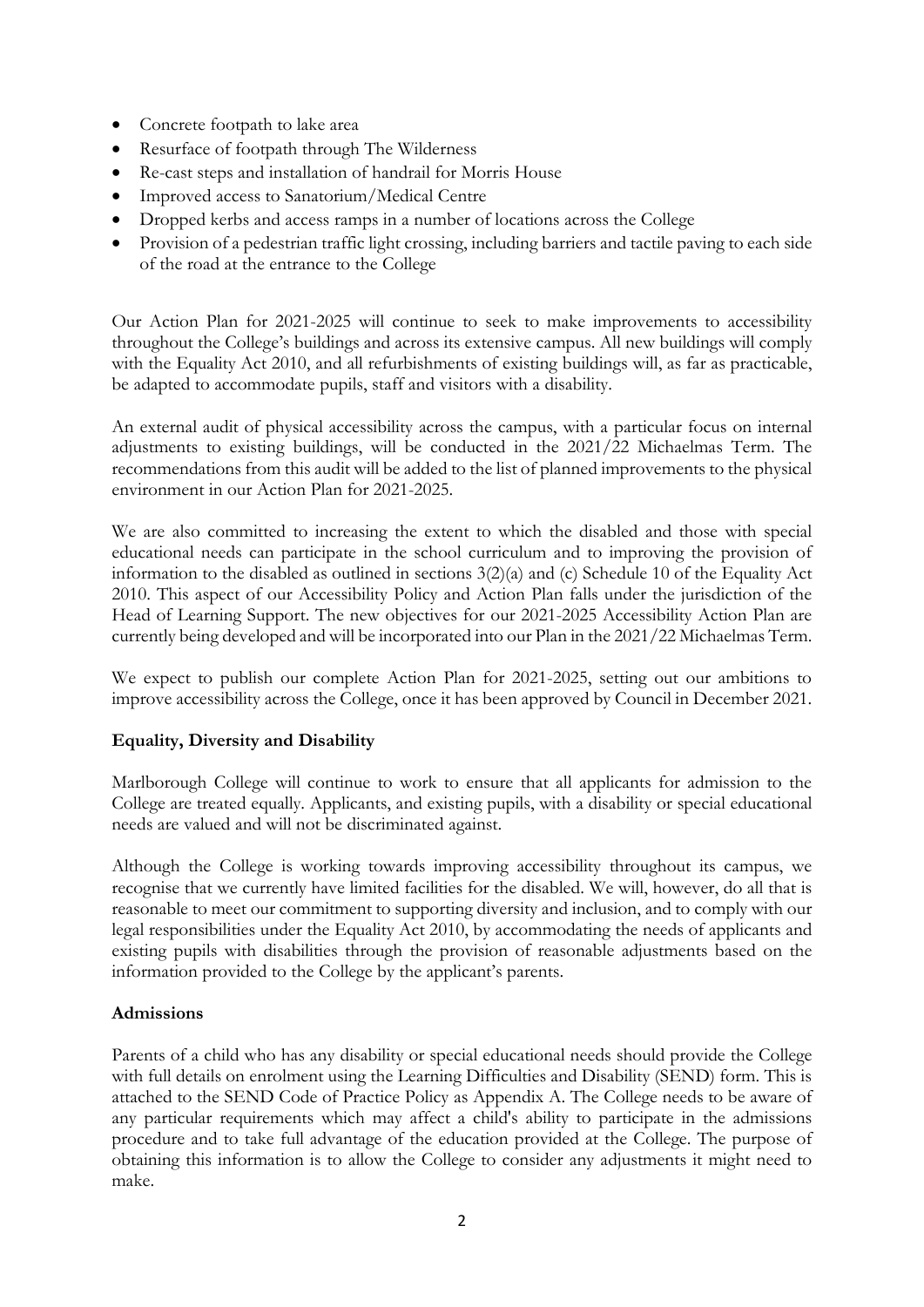# **Staff**

Marlborough College is an Equal Opportunities Employer and is opposed to any form of discrimination against its staff or potential staff.

We will therefore continue to recruit and promote staff on the basis of merit and to work to ensure that physical disability is, in itself, no bar to recruitment, promotion or training. We require all our managers and staff to respect this policy and to act in accordance with it.

# **Supplementary Policy Documents**

This Accessibility Policy and Action Plan should be read with reference to the following documents:

- Marlborough College Admissions Policy
- English as an Additional Language Policy
- Equal Opportunities Policy
- Learning Support Policy
- SEND Code of Practice Policy

### **Accessibility Committee**

The Accessibility Policy and Plan is authored by the Bursar. The SEND Code of Practice Policy is authored by the Deputy Head (Academic). Both documents are reviewed by the Accessibility committee, which includes:

- Bursar
- A member of Council
- Second Master
- Deputy Head (Academic)
- Deputy Head (Pastoral)
- Head of Learning Support
- Head of Admissions
- Director of Operations
- Director of HR
- Director of Enterprises
- Director of Capital Projects

The Committee may co-opt additional members whose expertise in any field would be of assistance. The Committee's terms of reference are:

- To improve accessibility to the campus and buildings by considering such needs and priorities within the framework of the Marlborough College Capital and Master Development Plan
- To improve accessibility to the curriculum and information, increasing the extent to which disabled pupils (including those with learning disabilities) can participate in the curriculum
- To consider the impact of any regulatory changes affecting accessibility through an annual review of the Accessibility Policy and SEND Code of Practice Policy
- To develop, monitor and review progress of projects included in the Accessibility Action Plan
- To meet as required, but at least annually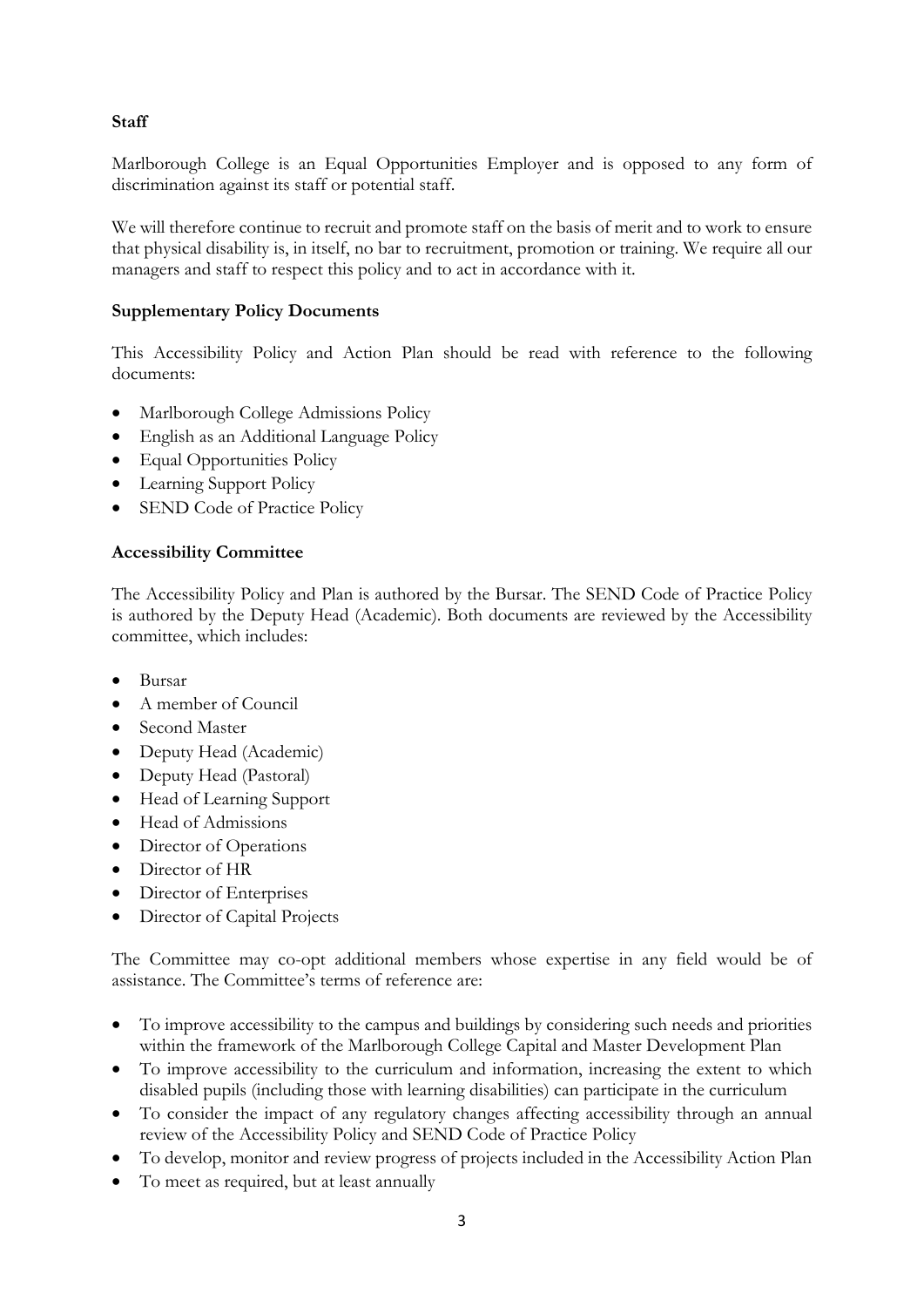- To make an annual report to the Buildings Committee, a Committee of Council, on improvements to physical accessibility to the campus and buildings
- To make an annual report to the Academic Committee, a Committee of Council, on improvements to accessibility to the curriculum and information

From Michaelmas 2021, the following areas will be considered by the College's Accessibility Committee:

- Admissions
- Attainment
- Attendance
- Exclusions
- Education
- Co-curricular activities
- Council representation
- Physical College environment (Projects/Operations)
- Selection and recruitment of staff
- Sporting education and activities
- Staff training
- Welfare

The Accessibility Action Plan for 2021-2025 is attached in Annex A.

| Author:      | Andrew Hart, Bursar      |
|--------------|--------------------------|
| Approved by: | The Master_              |
| Date:        | May 2021                 |
| Review Date: | May 2022                 |
| Circulation: | College website, Firefly |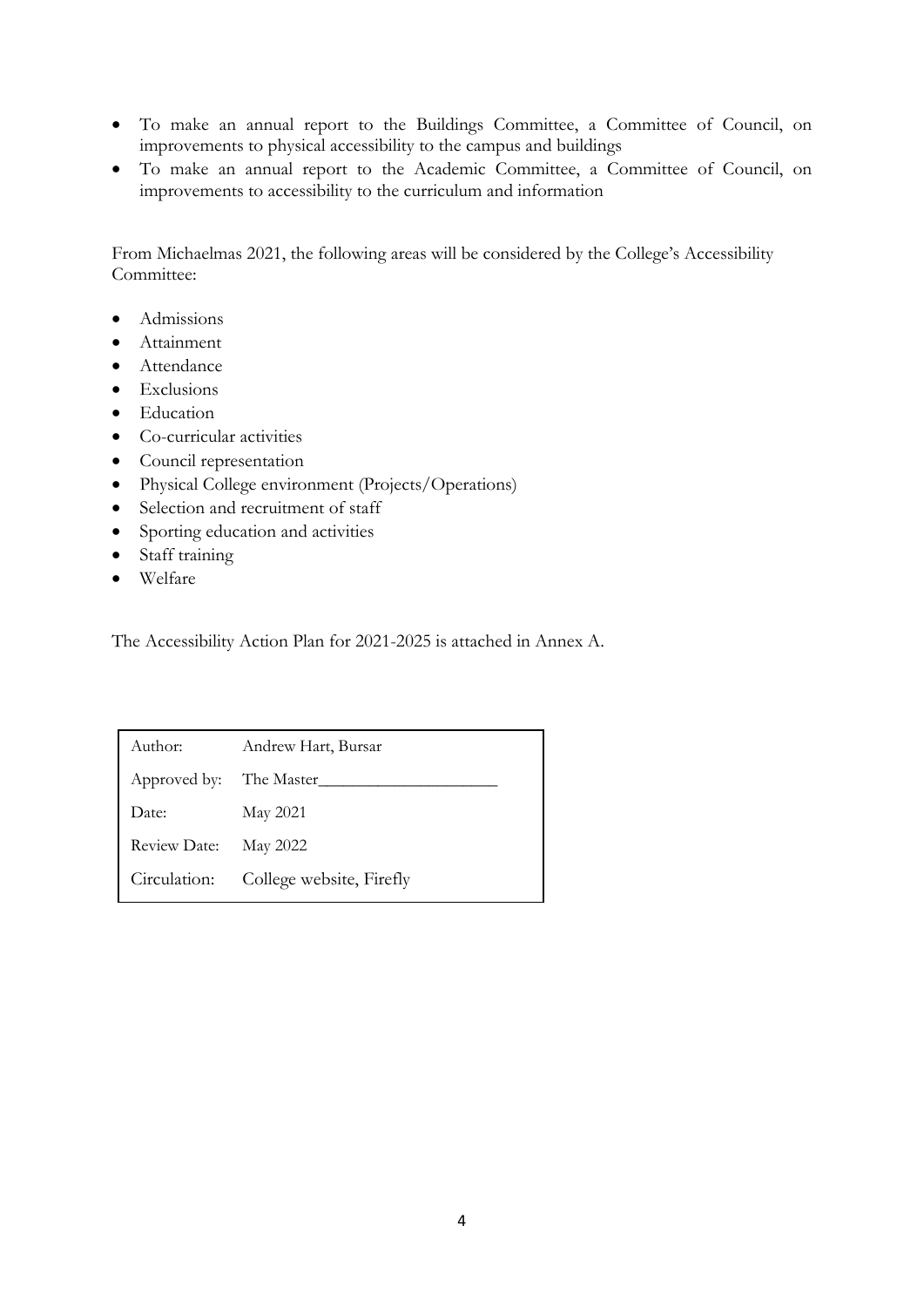# Appendix A

# **Accessibility Action Plan 2021-2025**

*(this plan is currently still in development and will be completed and approved by the Council in December 2021)*

| Access<br>Plan<br>Ref | Element/<br>Location                     | Priority     | Commentary &<br><b>Recommendations from</b><br>Audit                                                                                                                                                                                                                                                                                                           | <b>Remedy Action</b><br>Taken                                                                                                 | <b>Status</b>  | Notes/<br><b>Dates</b> |
|-----------------------|------------------------------------------|--------------|----------------------------------------------------------------------------------------------------------------------------------------------------------------------------------------------------------------------------------------------------------------------------------------------------------------------------------------------------------------|-------------------------------------------------------------------------------------------------------------------------------|----------------|------------------------|
| 3.16                  | Sanator-<br>$\lim$<br>Medical<br>Centre  | $\mathbf{1}$ | Steps have been<br>provided to the Medical<br>Centre, however, these<br>are not compliant steps<br>and it is recommended<br>that these are removed<br>completely.                                                                                                                                                                                              | Rebuild steps<br>or remove                                                                                                    | In<br>progress | By Aug<br>2021         |
| 3.16                  | Sanator-<br>$\lim/$<br>Medical<br>Centre | $\mathbf{1}$ | Due to the position of<br>the Medical Centre at<br>the top of a slope, it is<br>considered that level<br>access and/or stepped<br>access would be<br>considered difficult<br>without extensive works<br>and substantial alteration<br>to the surroundings. As<br>such it is advised that<br>the college provide<br>accessible medical care<br>to the students. | Provide 2nd<br>Hand rail to<br>Steps, can then<br>also be used for<br>those using<br>slope. Level<br>access not<br>achievable | In<br>progress | By Aug<br>2021         |
| 25C<br>(New<br>Item)  | Science<br><b>Block</b>                  | $\mathbf{1}$ | There is not a level<br>threshold to the Science<br>Block.                                                                                                                                                                                                                                                                                                     | Deferred to<br>Science<br>refurbishment                                                                                       | In<br>progress | <b>TBC</b>             |
| 25C<br>(New<br>Item)  | Science<br>Block                         | $\mathbf{1}$ | Recommendation to re-<br>lay paving to DT<br>workshop entrance to<br>gradient to provide level<br>access.                                                                                                                                                                                                                                                      | Deferred to<br>Science<br>refurbishment                                                                                       | In<br>progress | <b>TBC</b>             |
| 2.37                  | A House<br>and rose<br>garden<br>slope   | $\mathbf{2}$ | The white paint finish to<br>the stair nosing is<br>reasonably worn.<br>Maintenance of paint<br>finish should be<br>undertaken. Handrails<br>have been provided to<br>one side of the steps.<br>The other side of the<br>steps is a Grade II Listed                                                                                                            | Line repainted<br>annually, to be<br>increased to<br>twice annually<br>or use of resin<br>hard wearing<br>paint               | In<br>progress | By Aug<br>2021         |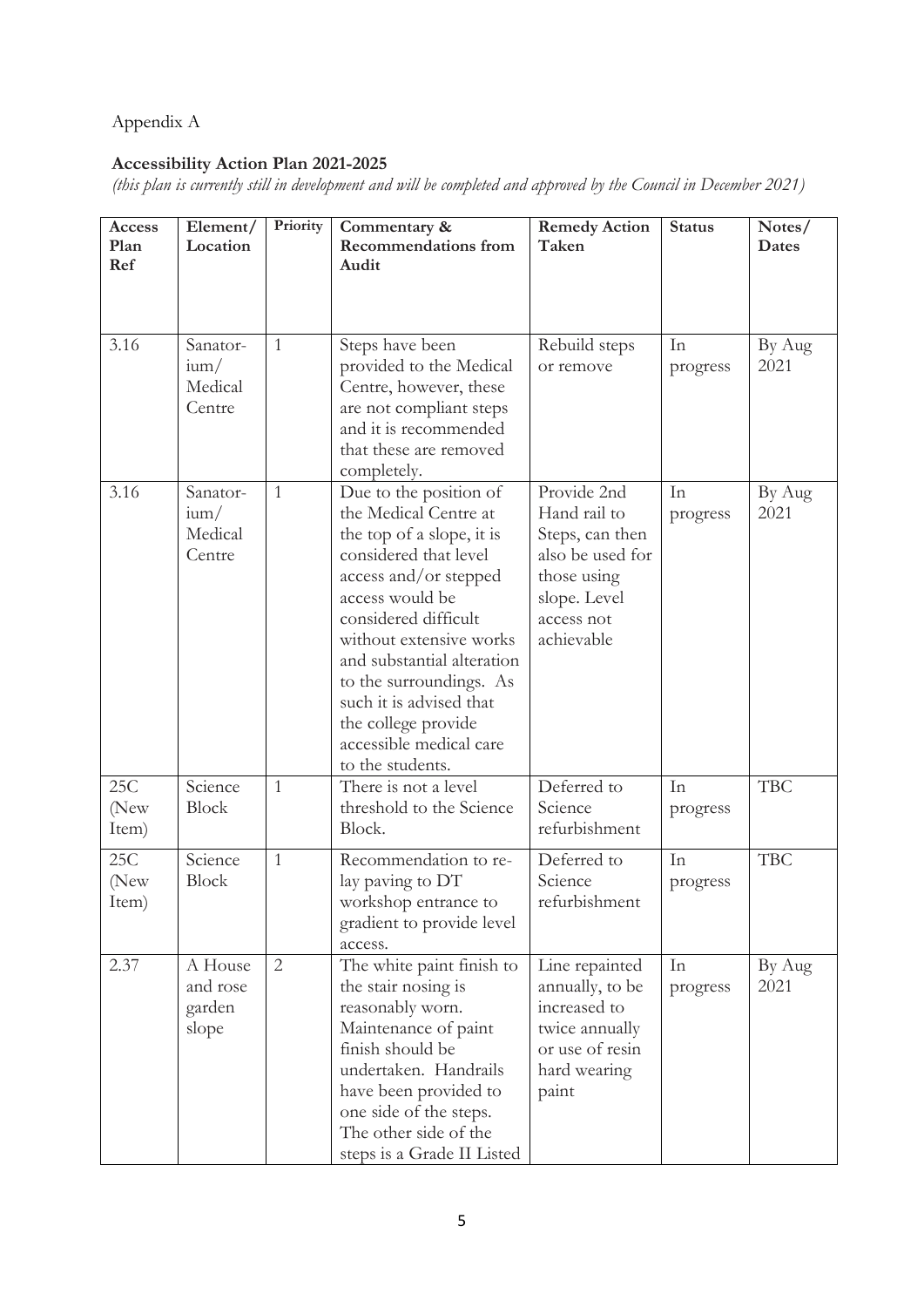|       |                                                               |                | building, and which may<br>have been considered.                                                                                                                                                                                                                              |                                                                                                                 |                |                |
|-------|---------------------------------------------------------------|----------------|-------------------------------------------------------------------------------------------------------------------------------------------------------------------------------------------------------------------------------------------------------------------------------|-----------------------------------------------------------------------------------------------------------------|----------------|----------------|
| 2.37  | A House<br>and rose<br>garden<br>slope                        | 2              | Tactile pavers have not<br>been provided at<br>changes of top and<br>bottom of stairs and<br>intermediate landing.                                                                                                                                                            | Install pavers at<br>top and bottom<br>only                                                                     | In<br>progress | By Aug<br>2021 |
| 3.11A | Cricket<br>Pavilion/<br>Playing<br>Fields                     | $\mathbf{2}$   | Recommend steps are<br>fitted with nosing.                                                                                                                                                                                                                                    | Nosing to be<br>fitted to steps                                                                                 | In<br>progress | By Aug<br>2021 |
| 2.16A | Leaf<br>block<br>Court-<br>yard                               | $\mathbf{2}$   | Access to Leaf block,<br>the current pathway is<br>uneven in places and<br>requires repair works.                                                                                                                                                                             | Relay block<br>paving                                                                                           | In<br>progress | By Aug<br>2021 |
| 2.11  | Stone<br>steps<br>between<br><b>B</b> House<br>and C<br>House | $\overline{2}$ | Review of the stone<br>steps in-between B and<br>C house noted the past<br>recommendation works<br>to install handrails.<br>Handrails have been<br>installed to assist<br>ambulant disabled users.<br>Line markings to steps<br>have worn.<br>Recommendation to re-<br>paint. | Line repainted<br>annually, to be<br>increased to<br>twice annually<br>or use of resin<br>hard wearing<br>paint | In<br>progress | By Aug<br>2021 |
| 3.7   | All<br>weather<br>pitches                                     | $\mathfrak{Z}$ | Works have been<br>undertaken to greatly<br>improve the access is<br>now provided with<br>handrails between all<br>sports pitches.<br>Steps are lacking nosing,<br>which should be<br>provided.                                                                               | Handrail and<br>step nosing to<br>be fitted                                                                     | In<br>progress | By Aug<br>2021 |
| 2.12  | Footpath<br>to rear of<br>C House                             | $\mathfrak{Z}$ | Lawn area to rear of C<br>house is currently non-<br>accessible to due to<br>raised kerbs for inclusive<br>use of the lawn area,<br>recommendations to<br>remove 2m section of<br>concrete kerbs to be<br>removed and 600 x<br>2000mm paving to be<br>installed.              | Not a general<br>use are, AOR<br>ramp if<br>required for use                                                    | In<br>progress | By Aug<br>2021 |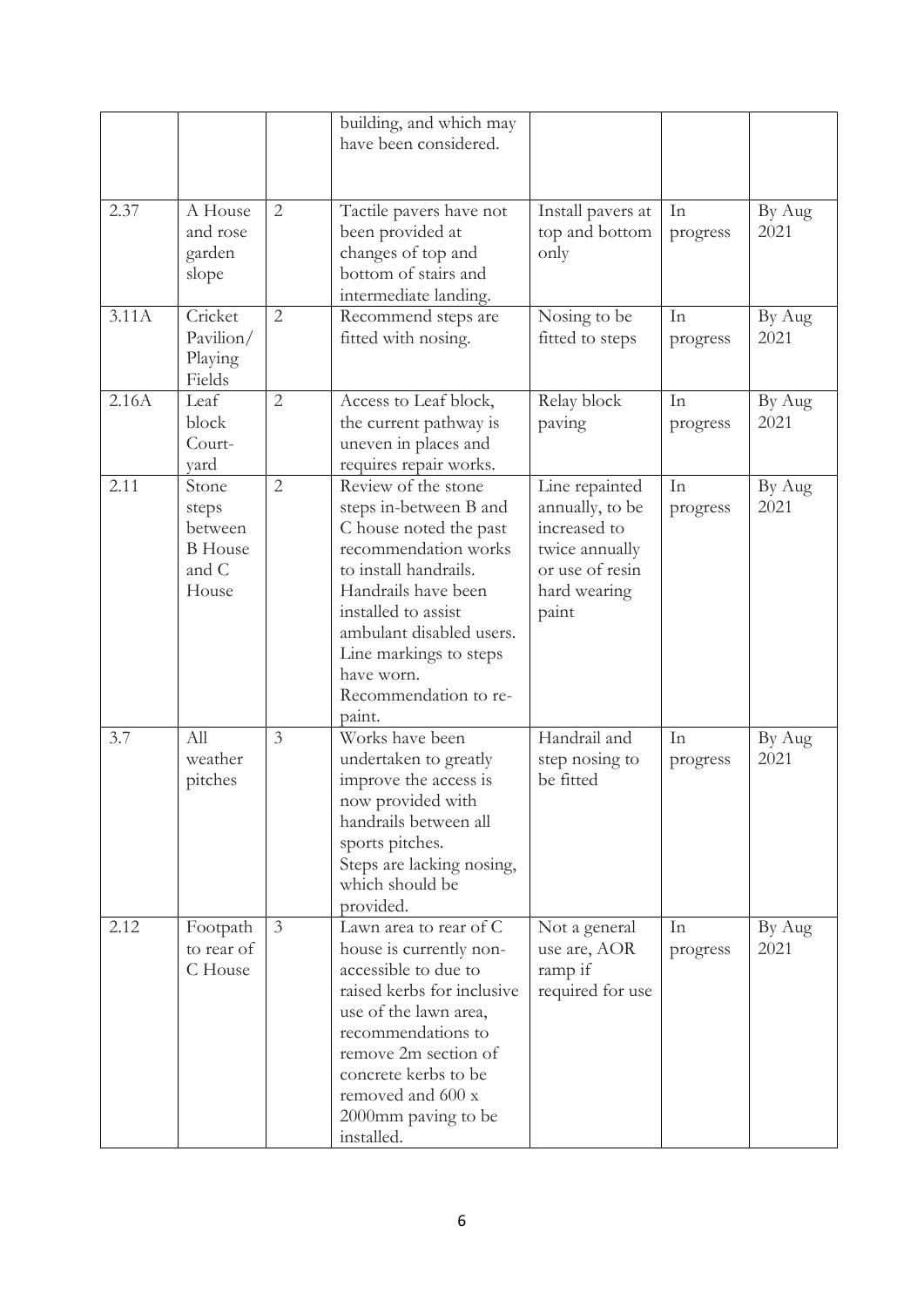| 3.15  | Squash<br>counts/<br>swim-<br>ming<br>pool | $\mathfrak{Z}$ | The steps have been<br>widened as per the<br>recommendations of the<br>previous report.<br>However, handrails have<br>not been introduced.                                                                                                    | Handrails to be<br>fitted                                 | In<br>progress | By Aug<br>2021 |
|-------|--------------------------------------------|----------------|-----------------------------------------------------------------------------------------------------------------------------------------------------------------------------------------------------------------------------------------------|-----------------------------------------------------------|----------------|----------------|
| 3.6   | Swim-<br>ming<br>pool<br>main<br>entrance  | $\mathfrak{Z}$ | Level access is provided<br>with handrails from area<br>adjacent to sports<br>pitches and from lower<br>level via ramp. Steps are<br>also provided with<br>handrails but lack step<br>nosing.<br>Consider installation of<br>nosing to steps. | Step Nosing to<br>be fitted                               | In<br>progress | By Aug<br>2021 |
| Y21.1 | Whole<br>Site                              | $\mathbf{1}$   | Accessibility review of<br>internal spaces to all<br>buildings to improve<br>action plan for 2021-<br>2025 *External<br>Consultant Review                                                                                                     | To be actioned<br>in budget for<br>2021/2022              | Ongoing        | 2021/202<br>2  |
| Y21.2 | Whole<br>Site                              | 1              | Accessibility review of<br>external areas to all<br>locations to improve<br>action plan for 2021-<br>2025                                                                                                                                     | To be<br>conducted by<br>Estates<br>Building<br>Surveyors | Ongoing        | 2021/202<br>2  |
| Y21.3 | Whole<br>Site                              | $\mathbf{1}$   | Considerations for<br>accessibility in relation<br>to the Master<br>Development Plan                                                                                                                                                          | <b>MDP</b><br>Committee                                   | Ongoing        | 2021/202<br>5  |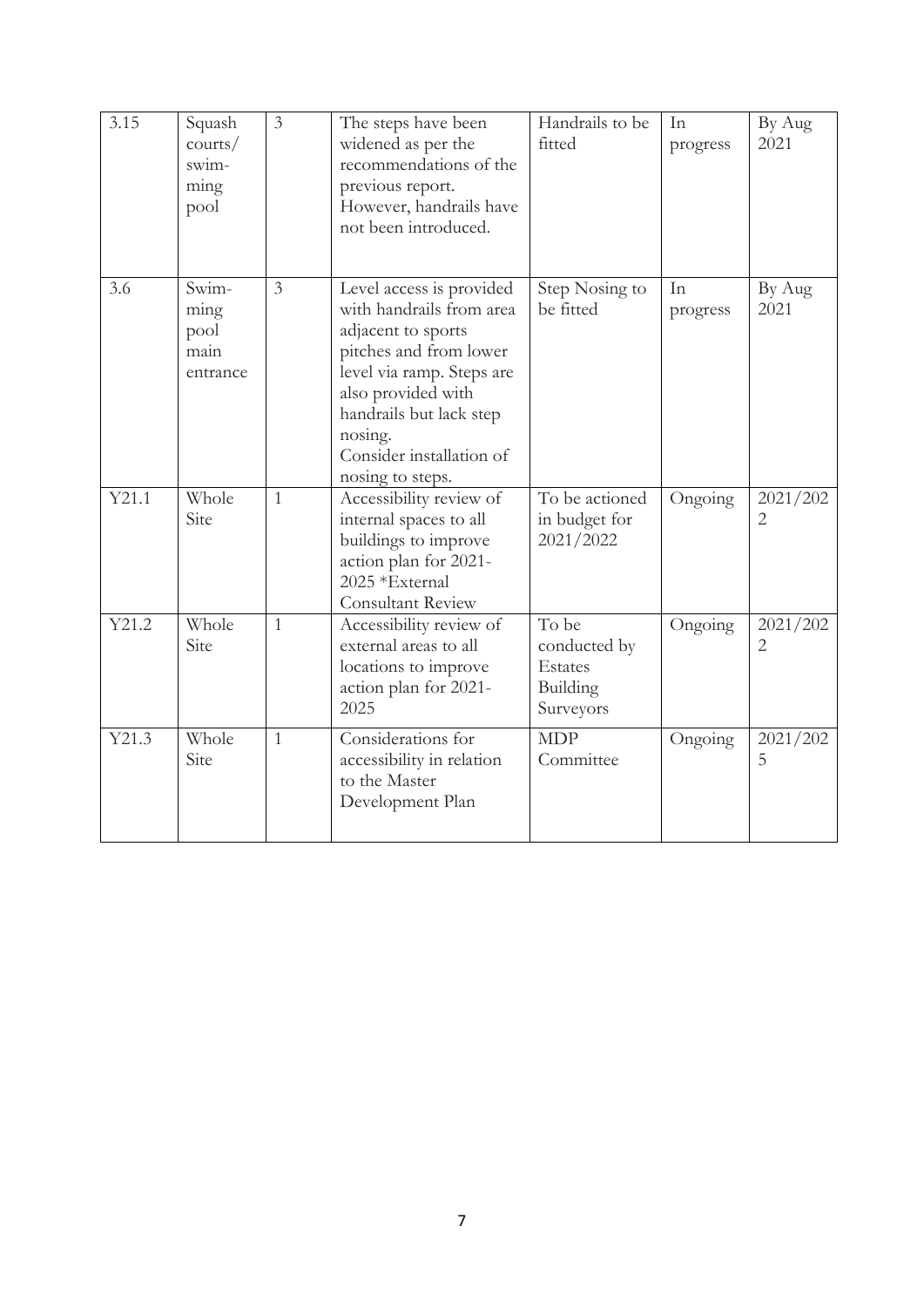| 2.13 | Steps<br>adjacent<br>to Leaf<br>Block on<br>footpath<br>leading to<br>Heywood<br><b>Block</b> | $\mathbf{1}$ | Review of the step<br>adjacent to Leaf Block<br>noted the past<br>recommendation works<br>to install handrails.<br>Handrails have been<br>installed to assist<br>ambulant disabled users.<br>No improvement works<br>have been undertaken to<br>distinguish the step<br>nosing.<br>Recommendation to<br>apply line markings to<br>step nosing. The<br>previous audit<br>highlighted the need for<br>ramped access to be<br>installed. Due to<br>the gradient levels being<br>too steep for the area a<br>series of ramp sections<br>would need to be<br>installed.<br>Recommendation to not<br>install a ramp to this area<br>and for the school to<br>manage use of<br>alternative access routes.<br>Recommendation to<br>undertake maintenance | Hand rails<br>Completed,<br>Steps and Red<br>Brick require<br>rebuilding and<br>relaying $2 - 3$<br>weeks work<br>required and<br>restricted<br>access when<br>doing | Ongoing | <b>TBC</b> |
|------|-----------------------------------------------------------------------------------------------|--------------|--------------------------------------------------------------------------------------------------------------------------------------------------------------------------------------------------------------------------------------------------------------------------------------------------------------------------------------------------------------------------------------------------------------------------------------------------------------------------------------------------------------------------------------------------------------------------------------------------------------------------------------------------------------------------------------------------------------------------------------------------|----------------------------------------------------------------------------------------------------------------------------------------------------------------------|---------|------------|
| 3.3  | C <sub>2</sub><br>House                                                                       | $\mathbf{2}$ | of joints.<br>No level access. Steps to<br>main entrance are steep,<br>unmarked and lack<br>handrails.<br>Handrails and step<br>nosing should be<br>provided.                                                                                                                                                                                                                                                                                                                                                                                                                                                                                                                                                                                    | Hand rails x<br>qty 3 and step<br>nosing to be<br>fitted                                                                                                             | Ongoing | <b>TBC</b> |
| 3.3  | C2<br>House                                                                                   | $\mathbf{2}$ | No entrances to C-<br>House are noted to be<br>accessible to<br>wheelchairs. Both<br>entrance doors to the<br>Morris House elevation<br>have thresholds<br>unsuitable for<br>wheelchair users.                                                                                                                                                                                                                                                                                                                                                                                                                                                                                                                                                   | Ramp from<br>level access to<br>main door                                                                                                                            | Ongoing | <b>TBC</b> |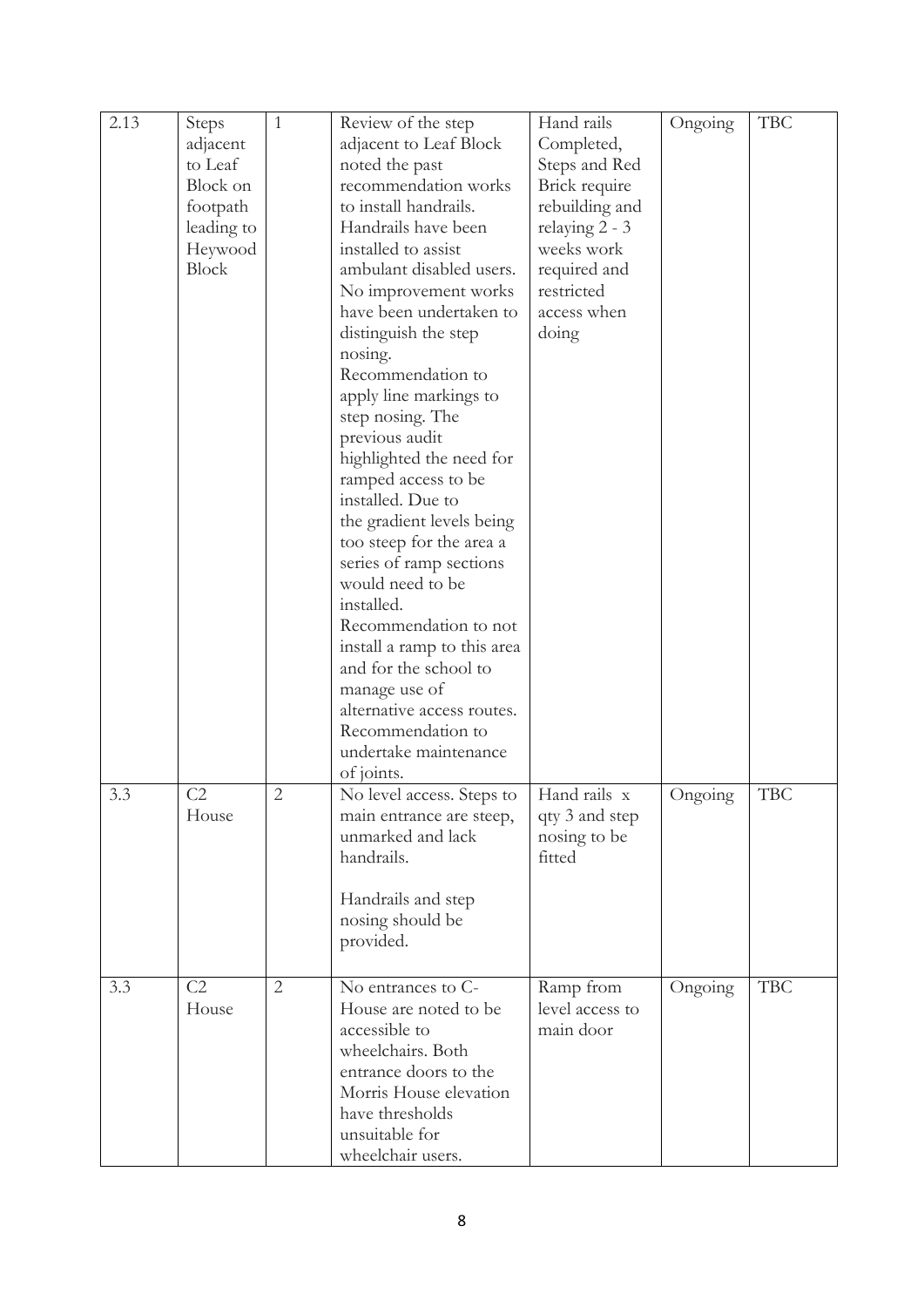| 3.22 | C <sub>2</sub><br>House                                                                        | $\mathbf{2}$   | Access from Barton<br>Farm to C2 is generally<br>poor. Pathways and<br>slopes leading to the<br>boarding house are<br>inaccessible.                                                                                                                                                                                                                                              | Install new<br>hand rails,<br>ramped access<br>to main door<br>item 3.3 cover<br>other access<br><i>issues</i>                                                                                     | Ongoing | <b>TBC</b> |
|------|------------------------------------------------------------------------------------------------|----------------|----------------------------------------------------------------------------------------------------------------------------------------------------------------------------------------------------------------------------------------------------------------------------------------------------------------------------------------------------------------------------------|----------------------------------------------------------------------------------------------------------------------------------------------------------------------------------------------------|---------|------------|
| 2.4  | Cloak-<br>room/<br>Toilet<br><b>Block</b><br>located<br>behind<br><b>Bradleian</b><br>Building | $\mathbf{2}$   | Works noted in previous<br>report relating to uneven<br>surfaces to the front of<br>the toilets have not been<br>undertaken.<br>Recommendations to<br>undertake                                                                                                                                                                                                                  | Area mixture of<br>concrete and<br>tarmac needs to<br>be relayed 10<br>SQM                                                                                                                         | Ongoing | <b>TBC</b> |
| 6    | Fountain<br>Court                                                                              | $\overline{2}$ | The brick steps are<br>currently non-compliant<br>relating to handrails and<br>step gradients.<br>Recommendation to<br>install compliant<br>handrails which extend<br>300mm past the steps,<br>Modifications required<br>to rebuild and add to the<br>step construction to<br>provide suitable trend<br>risers between 280mm &<br>425mm and going's<br>between 150mm &<br>180mm. | Not reasonably<br>practice to do<br>would need<br>rebuilding<br>steps, Listed<br>building<br>approval<br>unlikely. There<br>is ramp access<br>to lower level<br>but new hand<br>rails to be fitted | Ongoing | <b>TBC</b> |
| 2.27 | Kempson<br>Centre<br>slope                                                                     | $\mathbf{2}$   | Handrails have not been<br>provided to assist<br>ambulant disabled as<br>recommended in the<br>previous audit. Ensure<br>routine maintenance is<br>undertaken to maintain<br>level and non-slip<br>surface. Isolated patch<br>repairs undertaken.                                                                                                                                | Area in work<br>zone for<br>Science to be<br>reviewed on<br>completion                                                                                                                             | Ongoing | TBC        |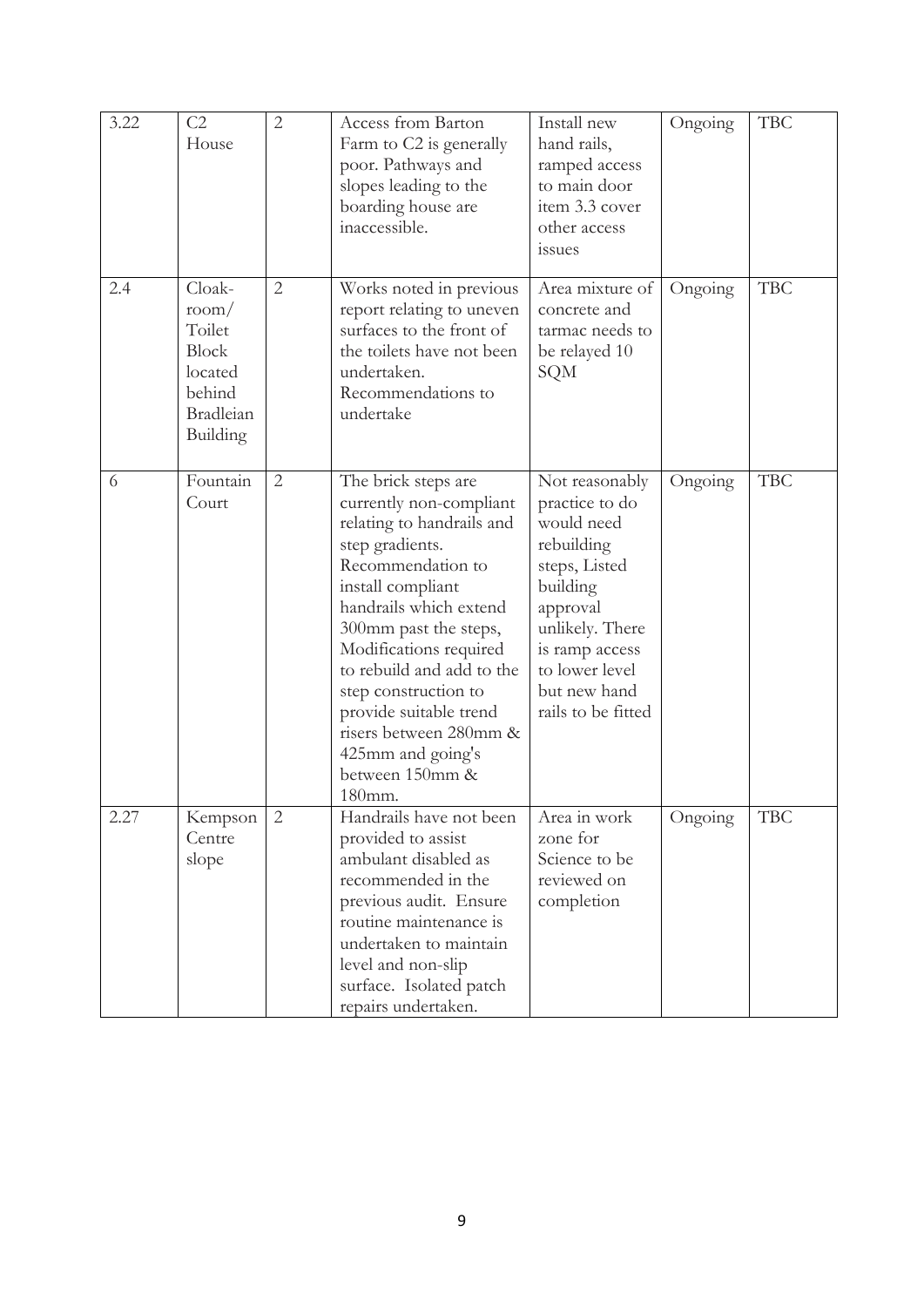| 2.28 | Mound<br>Toilets                   | $\overline{2}$ | Improved signage to<br>toilet block area<br>provided, however,<br>recommended<br>improvement of ramp<br>detail to disabled toilet<br>has not been complete.<br>A new handrail has been<br>provided, however it is<br>located on the hinged<br>side of the door and so<br>does not assist with<br>access. It is<br>recommended that<br>improved level access be<br>provided to the disabled<br>toilet. | Toilets will be<br>replaced by<br>those in new<br>science<br>building, in<br>meantime key<br>clamp handrail<br>to be fitted and<br>ramp access<br>concreted | Ongoing | <b>TBC</b> |
|------|------------------------------------|----------------|-------------------------------------------------------------------------------------------------------------------------------------------------------------------------------------------------------------------------------------------------------------------------------------------------------------------------------------------------------------------------------------------------------|-------------------------------------------------------------------------------------------------------------------------------------------------------------|---------|------------|
| 3.12 | Observ-<br>atory                   | 2              | As above $3.11 - \text{access}$ is<br>via gravel track. No<br>pedestrian walkways.<br>Works are<br>recommended<br>dependant on usage.                                                                                                                                                                                                                                                                 | Area under<br>assessment for<br>improved<br>parking area,<br>pedestrian<br>access to be<br>considered as<br>part of this                                    | Ongoing | <b>TBC</b> |
| 49A  | South-<br>fields                   | $\mathfrak{2}$ | Dropped kerbs have not<br>been provided to the<br>pavement on the<br>Southfields side or the<br>Dance Studio side of the<br>road.                                                                                                                                                                                                                                                                     | Install drop<br>kerbs either<br>side of rumble<br>strips approx. 4<br>ft wide                                                                               | Ongoing | <b>TBC</b> |
| 2.7  | Court<br>Norwood<br>and C<br>House | $\mathfrak{Z}$ | Maintenance of concrete<br>pavers and tarmac areas<br>were highlighted in the<br>previous report. These<br>general maintenance<br>works have been carried<br>out. However there are a<br>number of areas where<br>joints to concrete pavers<br>are to be filled.                                                                                                                                      | Currently in<br>budget phasing<br>for $19/20$ -<br>$21/22$ in 3 Phs<br>$(1$ Norwood $)$ $(2)$<br>Museum $(3 C)$<br>House)                                   | Ongoing | <b>TBC</b> |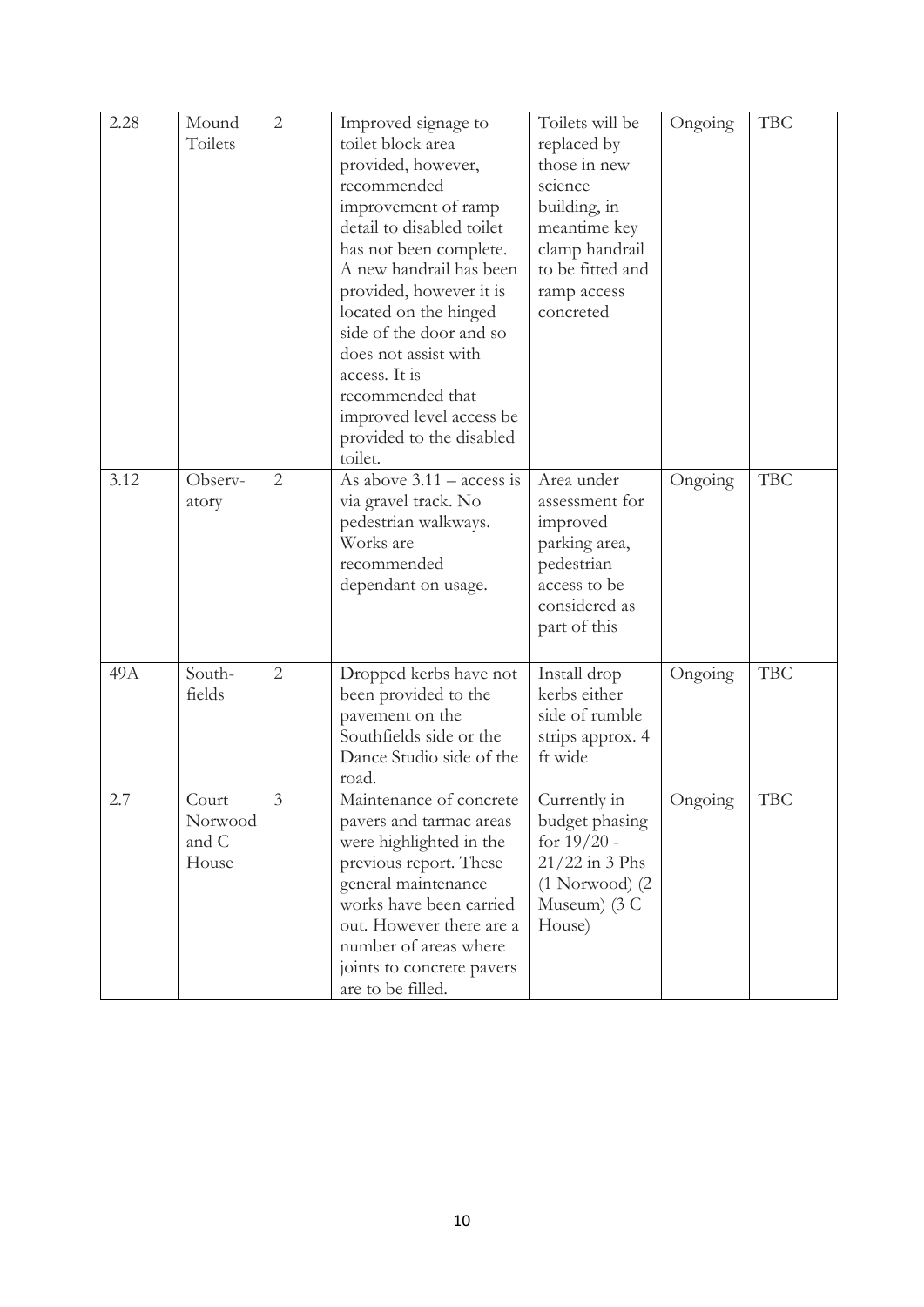| 2.31 | Sunken<br>Court-<br>yard at<br>front of<br>Memorial<br>Hall | 3              | Handrails to steps have<br>not been provided. It is<br>also noted that the<br>surface to the sunken<br>courtyard is uneven.<br>General routine<br>maintenance should be<br>undertaken to ensure an<br>even surface is provided.<br>Consideration should be<br>taken if the area is used<br>frequently for functions<br>where wheelchair access<br>may be required. | Install<br>Handrails<br>(Planning<br>permission<br>Required) +<br>AOR Ramp for<br>events, General<br>maintenance<br>monitoring and<br>scheduled<br>relaying of<br>blocks over 3 -<br>5 years | Ongoing | Deferred<br>to<br>2021/22 |
|------|-------------------------------------------------------------|----------------|--------------------------------------------------------------------------------------------------------------------------------------------------------------------------------------------------------------------------------------------------------------------------------------------------------------------------------------------------------------------|----------------------------------------------------------------------------------------------------------------------------------------------------------------------------------------------|---------|---------------------------|
| 3.11 | Cricket<br>Pavilion                                         | $\mathfrak{Z}$ | Access to the upper<br>playing fields and<br>pavilion is via gravel<br>track, no pedestrian<br>route is marked.                                                                                                                                                                                                                                                    | Path way<br>improvement<br>alongside<br>increased car<br>parking<br>arrangement to<br>be considered                                                                                          | Ongoing | <b>TBC</b>                |
| 6    | Hyde<br>Lane<br>Path                                        | 3              | The pathway which runs<br>alongside Hyde Lane is a<br>gravel path, but is in<br>good condition.<br>Depending on levels of<br>pedestrian traffic, a<br>tarmac surfacing<br>solution may be<br>beneficial for users. Not<br>deemed high priority.                                                                                                                    | Path way<br>improvement<br>alongside<br>increased car<br>parking<br>arrangement to<br>be considered                                                                                          | Ongoing | <b>TBC</b>                |
| 2.19 | Language<br>Centre<br>Access                                | 3              | The requirement for<br>general maintenance to<br>ensure an even surface<br>was highlighted in the<br>previous audit.<br>However, the riven<br>concrete paved footpath<br>leading the entrance to<br>the Language Centre has<br>been re-laid with new<br>textured paving slabs.                                                                                     | General<br>maintenance<br>monitoring of<br>pavers repairs<br>as required                                                                                                                     | Ongoing | <b>TBC</b>                |
| 2.21 | Paved<br>area to<br>rear of<br>language<br>Centre           | 3              | On-going routine<br>maintenance is apparent<br>to the paved area to the<br>rear of the Language<br>Centre. It is<br>recommended to<br>continue routine<br>maintenance to ensure<br>an even level surface.                                                                                                                                                          | General<br>maintenance<br>monitoring of<br>pavers repairs<br>as required                                                                                                                     | Ongoing | <b>TBC</b>                |